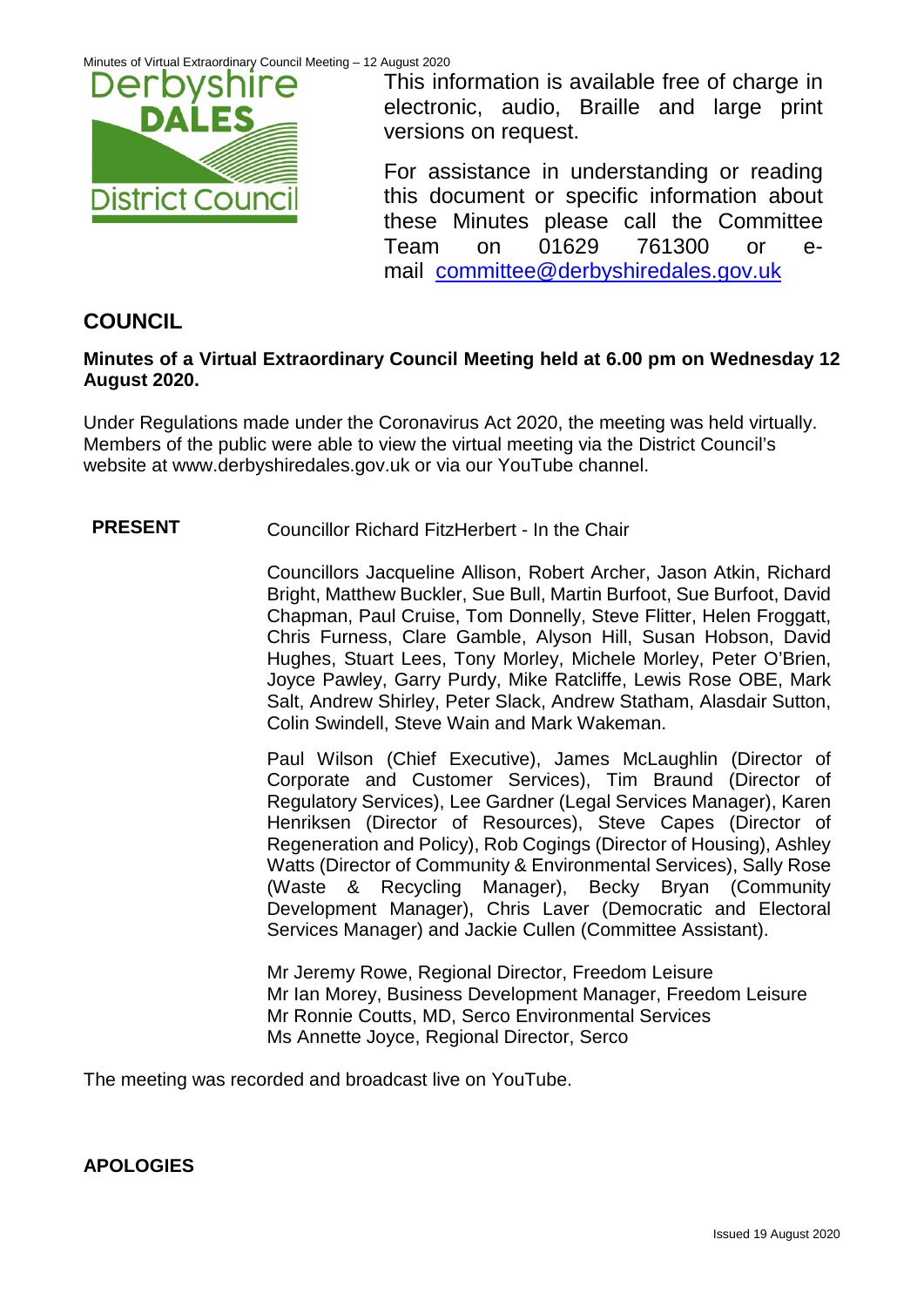Apologies for absence were received from Councillors Neil Buttle, Graham Elliott, Elisha McDonagh and Claire Raw.

In line with the Council's temporary suspension of direct public participation the following questions were submitted in writing and were read out at the virtual meeting:

### **QUESTION from Mr Jeremy Allen, a Wirksworth resident, on the motion to provide financial support to Freedom Leisure for the phased reopening of the District Council's Leisure Centres**

Please can the following questions be asked:

- 1. DDDC and Freedom had promised to open on 25<sup>th</sup> July, and we were all aware of the situation that we face. However, on the 21<sup>st</sup> July the preparations were obviously not in place, which has resulted in the delay and these discussions. Why weren't all these issues considered and why weren't costed plans for re-opening agreed ready before 21<sup>st</sup> July? Why did it appear to be a surprise?
- 2. When is Month One? If Option two is accepted, surely DDDC and Freedom have plans in place to safely open within a week or two. If not, why is it taking so long to make adequate plans?
- 3. Communication has been appalling, late and vague. Only Becky, the Community Development Manager, communicates with residents. Please can honest and open communication with exact dates be sent out immediately after this recommendation is approved? Who will communicate with residents on these matters while Becky is furloughed? (Try phoning the DDDC number and asking for clear information on leisure centre openings and you will understand the issue.)

### **ANSWER**

- 1. To be clear, neither DDDC nor Freedom Leisure gave any commitment to reopen on the 25 July. Once the Council received Freedom Leisure's final proposals and a request for financial support, it assessed the figures and applied for an Extraordinary Meeting of Council within that week.
- 2. Plans are in place and should Members approve the financial support package then Freedom Leisure can mobilise and reopen within 10 days (22 August).
- 3. The District Council and Freedom Leisure have a joint communications protocol agreed when Freedom Leisure took over the contract of operating the leisure centres. A key element of this is that operational communications are the direct responsibility of Freedom. However the Council and Freedom have worked together to issue joint statements during the pandemic to explain to the public the complicated impacts of the global emergency. Becky is not and has not been furloughed at any point and there are no plans to do so in the future.

### **QUESTION from Ms Deborah Winterburn on behalf of Matlock Baileans Hockey Club, on the motion to provide financial support to Freedom Leisure for the phased reopening of the District Council's Leisure Centres**

\_\_\_\_\_\_\_\_\_\_\_\_\_\_\_\_\_\_\_\_\_\_\_\_\_\_\_\_\_\_\_\_\_\_\_\_\_\_\_\_\_\_\_\_\_\_\_\_\_\_\_\_\_\_\_\_\_\_\_\_\_\_\_\_\_\_\_\_\_\_

The Astro Hockey Pitch at Anthony Gell School - Wirksworth Leisure Centre is the home ground for both Matlock Baileans Hockey Club and Derwent Men's Hockey club. Although Matlock Hockey club raised significant amount of money to fund the Astro Pitch - £5000,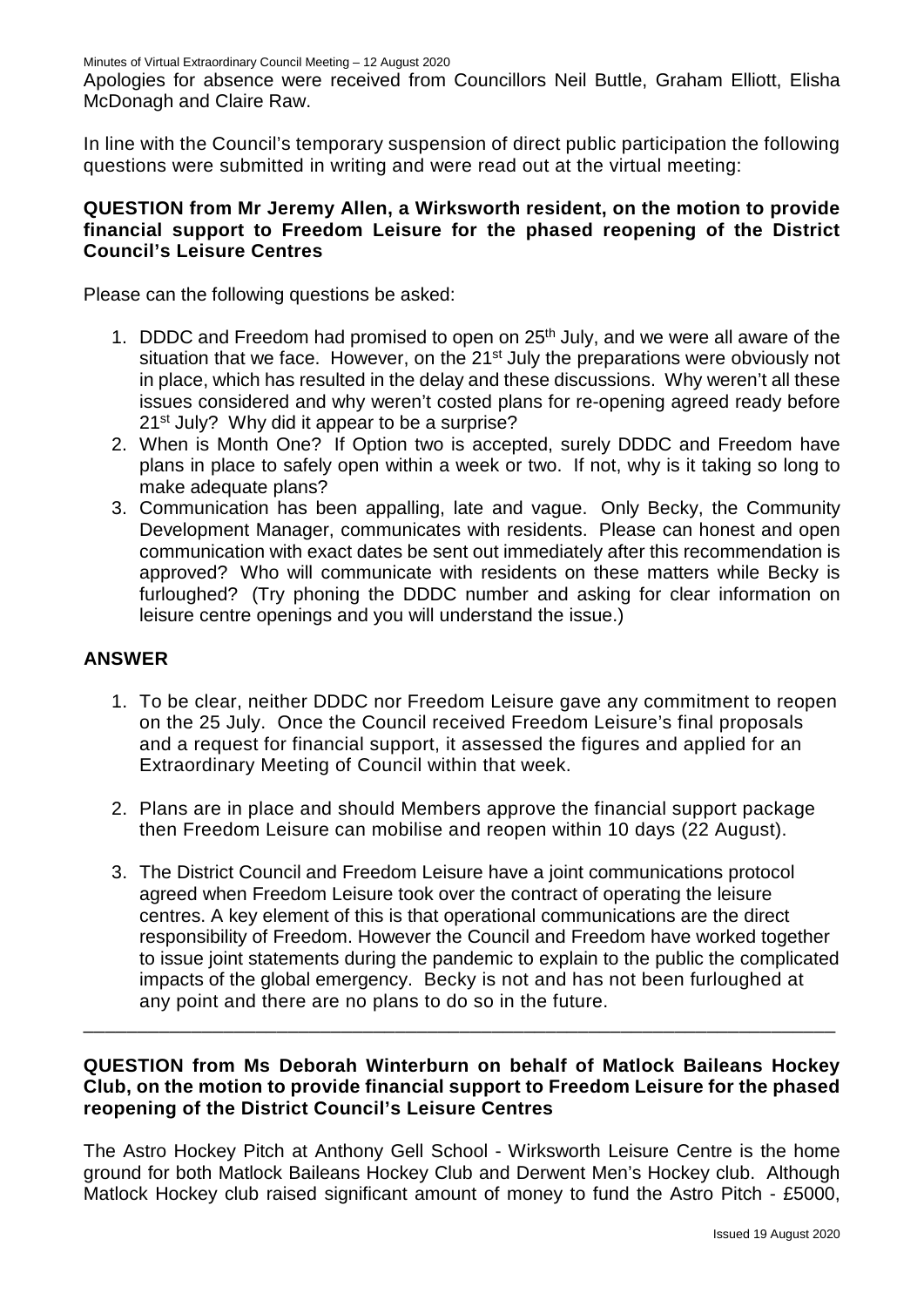Freedom Leisure have the contract to run the facilities and will under COVID -19 regulation be responsible for the safe use of the facilities and adherence to COVID-19 guidance. The clubs have over 200 active members ranging from 6yrs-65yrs of age. The club appreciates the request for additional financial support for Freedom Leisure to enable it to reopen its leisure facilities, at present the club does not have access to the Astro however access will be limited should the Leisure Centre open if the opening hours proposed in Option 2 are not extended as outlined below. Restricting access to the astro is likely to impact on the club's membership, the participation in the sport locally for young people and have a detrimental impact on the fitness, health and wellbeing of everyone involved in the sport.

The clubs train on the Astro 3 nights a week and play league matches all day on a Saturday from 9-5pm. The opening hours proposed in option 2 does not cover the opening hours required by the club to train fully and to play matches, especially league match once England Hockey deem it is safe to do so. England Hockey have moved to Step 4 in the phased return to play allowing for training of up to 30 players per session and for local friendly match play. Matlock Baileans Hockey club have met the required standards set out by the Government and England Hockey guidance and are ready to return to full training and local match play with immediate effect. Once England Hockey and the Government authorises the move to Step 5 - Full Competitive Match Play the club will be ready to move to this stage. Matlock Baileans Hockey Club has 5 teams that play weekly competitive hockey, which includes a significant number of U18 players.

It is noted in the report that allowances have been made for other local clubs such as Matlock and District Swimming Club, the Polo Club and the Triathlon Club at Ashbourne with additional early and late opening of the facilities being provided. We would therefore welcome due considerations for the local Hockey Clubs to have full access to the necessary facilities to be able to train and play competitive matches.

The committee is asked to consider the following amendments to the opening hours for Wirksworth Leisure Centre which will allow full participation for all members to play hockey in line with England Hockey guidance:

Tuesday: to remain open until 9pm Thursday: to remain open until 9pm Saturday: to allow access to the Astro and changing facilities from 9am - 6pm

It should be noted that Matlock Baileans Hockey club pay over £8000 for the hire of the Astro a season and appreciate that hire fees may need to increase slightly as a result of the pandemic.

We welcome your consideration and feedback

### **ANSWER**

Officers have been in contact with the Business Manager at Anthony Gell School to try and allow the clubs access the astro turfs/pitches whilst the leisure centre is closed but unfortunately the school are not able to operate these pitches or allow clubs access to a key.

The proposed opening hours for Wirksworth Leisure Centre in Option 2 were originally based on a July opening and therefore the outdoor pitches would be much quieter during the summer months. If Option 2 was approved by councillors at the committee meeting then Freedom Leisure appreciate that there will be more bookings in the evenings and on weekends, and they will be flexible with the timings if there was a demand.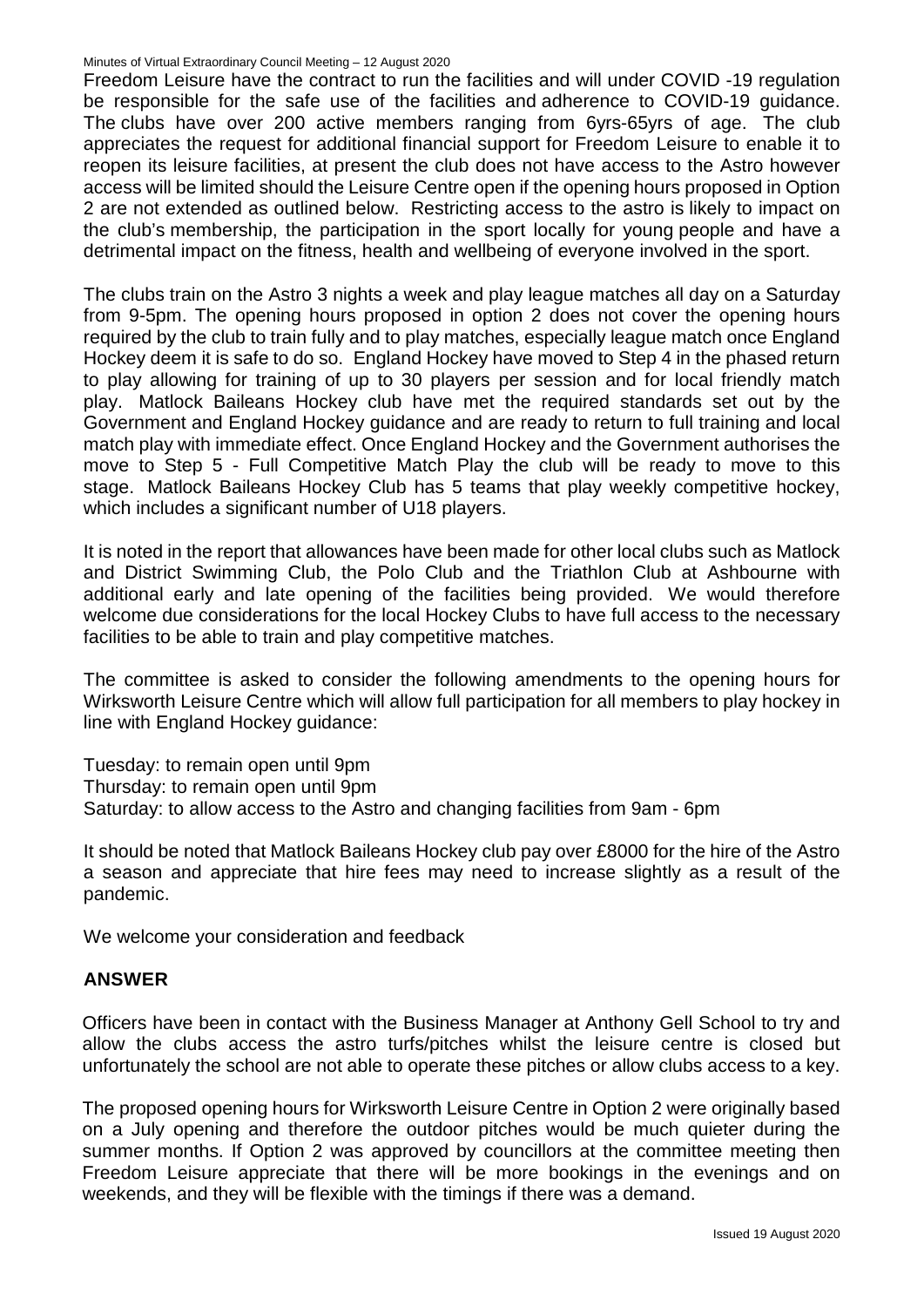Freedom Leisure will be made aware of the times you have mentioned.

### **30/20 – REQUESTS FOR ADDITIONAL FINANCIAL SUPPORT TO FREEDOM LEISURE AND SERCO IN LIGHT OF COVID-19 IMPACTS**

The Council were asked to consider a report that outlined the extra funding requirements requested by both Freedom Leisure and Serco in order to reopen the Leisure Centres and to fully implement the new waste and recycling contract, following the disruption of services since the outbreak of the COVID-19 pandemic.

The Chairman proposed that the report would be considered and voted on in two separate parts: Recommendations 1, 2 and 3 would be tabled first, in respect of Freedom Leisure; thereafter Recommendations 4 and 5 would be considered in respect of Serco.

### **FREEDOM LEISURE**

On 20 March 2020, the Government announced the temporary closure of all gyms and leisure centres (along with pubs, clubs, restaurants, cafes) as part of its COVID-19 response to stop the spread of infection. Leisure trusts such as Freedom Leisure were most at risk as a notfor-profit organisation, currently exempt from most COVID-19 emergency support funding, as set out in the report.

As previously reported, the District Council worked closely with Freedom Leisure to negotiate and agree an initial payment to Freedom Leisure in April 2020, and a summary of the Council's financial support to date, since the closure, was tabled in paragraph 1.1 of the report.

The Government announced on 9 July that outdoor pools could reopen to the public from 11 July, followed by indoor gyms, pools and leisure centres on 25 July. In light of this, the District Council had been working with Freedom Leisure to consider several scenarios and the options available to ensure the safe reopening of leisure centres. Freedom Leisure had produced three options to present to Members to reopen the four leisure centres, each of which had been reviewed and evaluated by the District Council and its appointed consultant, FMG Consulting, as set out in the report.

As it was anticipated that the income for the Leisure Centres would be much lower than pre COVID-19, Freedom Leisure were requesting financial support from their local authority partners to enable the leisure centres to reopen. Whilst there was much speculation within the industry around the percentage of customers that would return, ranging between 30%- 60%, it was difficult to gauge with any real certainty until the facilities reopened.

In an attempt to strike a balance with service provision, cost and the new safety measures (including deep cleaning requirements) Freedom were proposing to reopen the centres with reduced opening hours, as set out in Appendix 1 to the report, together with other measures set out in paragraph 2 of the report.

Although a number of scenarios had been considered, the three options below had been identified as the most appropriate given the current circumstances. Each option would result in differing customer and staff impact, as well as the amount of financial support required. The support package would be for a six month period. Freedom had provided both a prudent and a more optimistic financial forecast, as follows: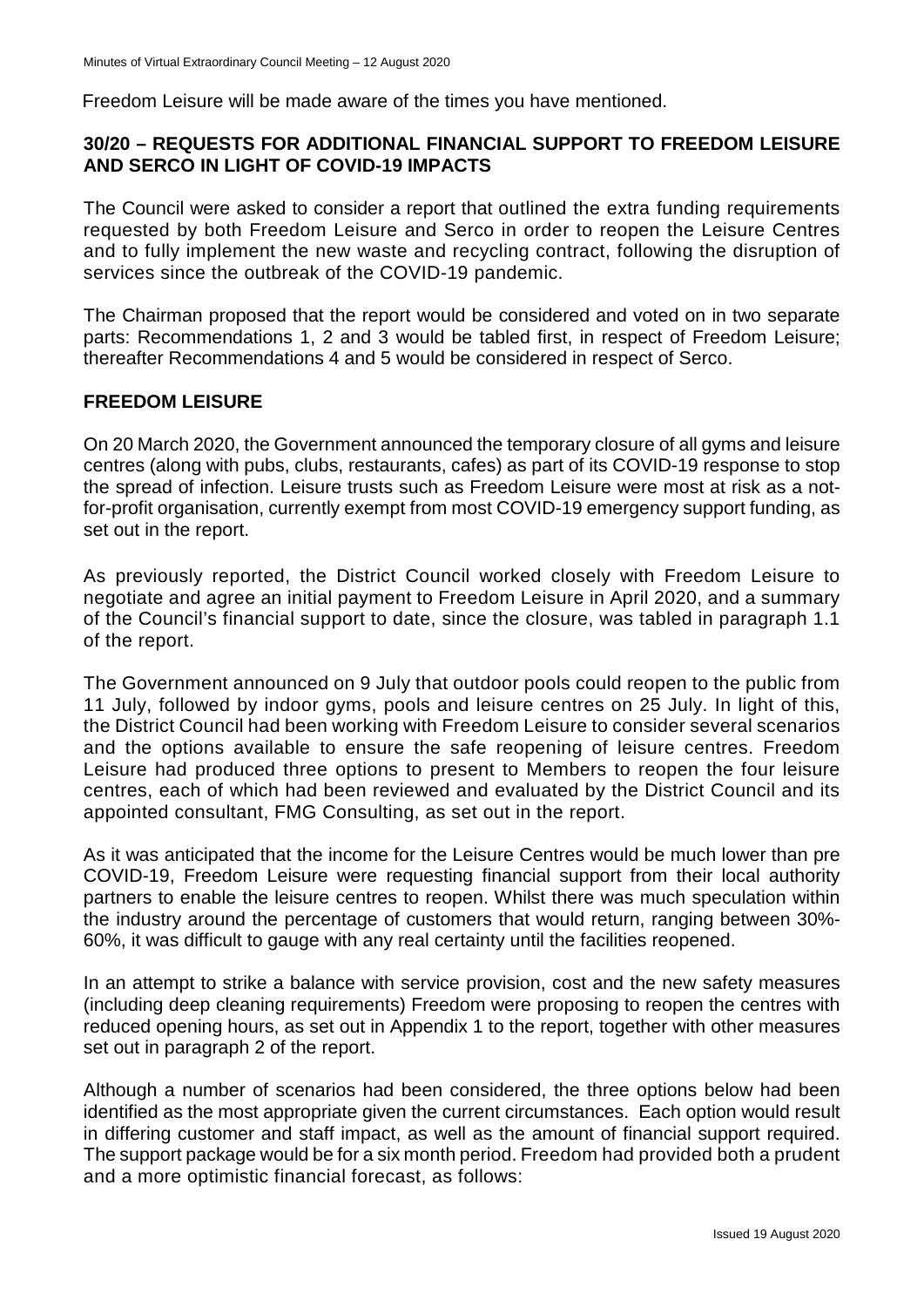|                                                                                                                                                       | Prudent scenario | More optimistic<br>scenario |
|-------------------------------------------------------------------------------------------------------------------------------------------------------|------------------|-----------------------------|
| Option 1:<br>Open all four sites from month one and to retain the<br><b>Active Communities Manager</b>                                                | $-E695,237$      | $-E640,006$                 |
| Option 2:<br>Arc, Ashbourne and Wirksworth to open in month one<br>Bakewell to open in month three<br>Active Communities Manager retained on furlough | $-E328,410$      | $-E278,482$                 |
| Option 3:<br>Arc, Ashbourne & Wirksworth to open in month one<br>Bakewell to open in month three<br>Active Communities Manager post to be removed     | $-£307,730$      | $-E257,802$                 |

The Council's conclusions, having reviewed each of the options, were detailed in the report and are summarised below:

Option One conclusion:

- Would allow all four leisure centres to open from month one
- The cost to the District Council would be a significant amount
- This option is not financially viable for Freedom Leisure to trial

Recommendation: This option is not recommended.

Option Two conclusion:

- This would provide a phased opening of the leisure centres
- It enables the larger sites to re-open initially
- Bakewell Swimming Pool, due to its size, presents a greater challenge regarding social distancing
- The Learn to Swim programme wouldn't start until at least September, which is the main source of income for the facility
- The Active Communities role has been a key link between the District Council's Sports Development Team, the leisure centres and the rural communities. Allowing the four leisure centres to resume operation and then reintroducing the Active Communities role in November will support the centres to grow and get more people physically active.
- This is an approach favoured by several other Local Authorities

Recommendation: This option is recommended.

Option Three conclusion:

- Same as Option Two initially
- The Active Communities role has been a key link between the District Council's Sports Development Team, the leisure centres and rural communities. This work has been developed over many years and, given the rural nature of the district, it is believed that the removal of this post could be detrimental to the health and wellbeing of some of our communities and residents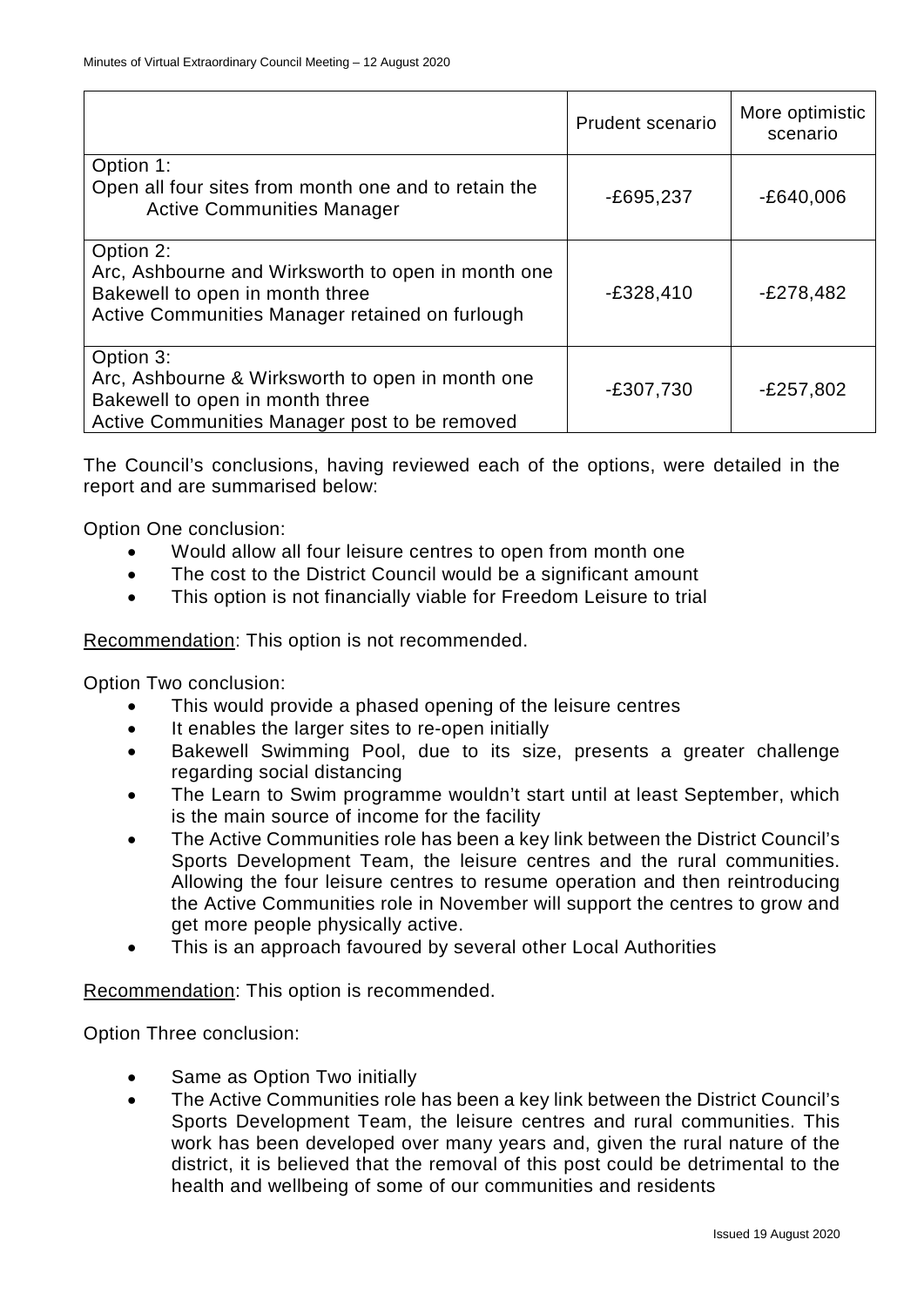• The saving to the Council is minimal when comparing with Option Two

Recommendation: This option is not recommended.

The District Council and Freedom Leisure had agreed to an open book accounting process to allow for a monthly inspection of detailed accounts in arrears, so performance could be monitored and any variances could be reconciled accordingly. Officers also recommended a cap of £300,000 (over the 6 month period) which would be the maximum amount of financial support provided during this period.

At the time of writing the report, Central Government had not confirmed the funding package available to Local Authorities or leisure operators to support with these costs. This was, however, expected to be announced in the coming weeks.

It was moved by Councillor Tony Morley, seconded by Councillor David Chapman and

| <b>RESOLVED</b>    |    | To provide financial support to Freedom Leisure for the<br>phased reopening the District Council's Leisure Centres, as<br>per Option Two of the report; |
|--------------------|----|---------------------------------------------------------------------------------------------------------------------------------------------------------|
|                    | 2. | To cap the level of financial support to Freedom Leisure at<br>£300,000;                                                                                |
| Voting:            | 3. | To review the financial support provided to Freedom Leisure<br>through an open-book accounting process.                                                 |
| For                | 29 |                                                                                                                                                         |
| <b>Against</b>     |    |                                                                                                                                                         |
| <b>Abstentions</b> | 5  |                                                                                                                                                         |

The Chairman declared the motion CARRIED.

### **There followed a 5 minute adjournment.**

Councillors David Chapman and Peter O'Brien left the meeting prior to discussion of this item.

### **SERCO**

Members were aware of the support that had to be given to Serco to ensure the garden waste collection service could recommence on 1st June (Emergency Committee 21 May 2020), as set out in the report, resulting in an estimated combined value of supplier reliefs and Council contributions during the Covid-19 pandemic to date exceeding £250,000.

The new contract with Serco transitioned seamlessly on 2 August, but there were financial implications associated with this, as outlined in the report. As a consequence, for a period of up to six months (different period for different vehicles), Serco would continue to use the existing (old) vehicle fleet to deliver the new contract, which would result in a minimum cost of £120,000 to keep the old vehicles running for up to six months longer than expected, as set out in the report. This would increase to c.£150,000 given the transfer of internal hire vehicles and reducing vehicle resale values.

The costs to the Council of running on the existing vehicles until December would be between £15,966 and £19,595 per month average (totalling £83,041 to £101,185) as outlined in